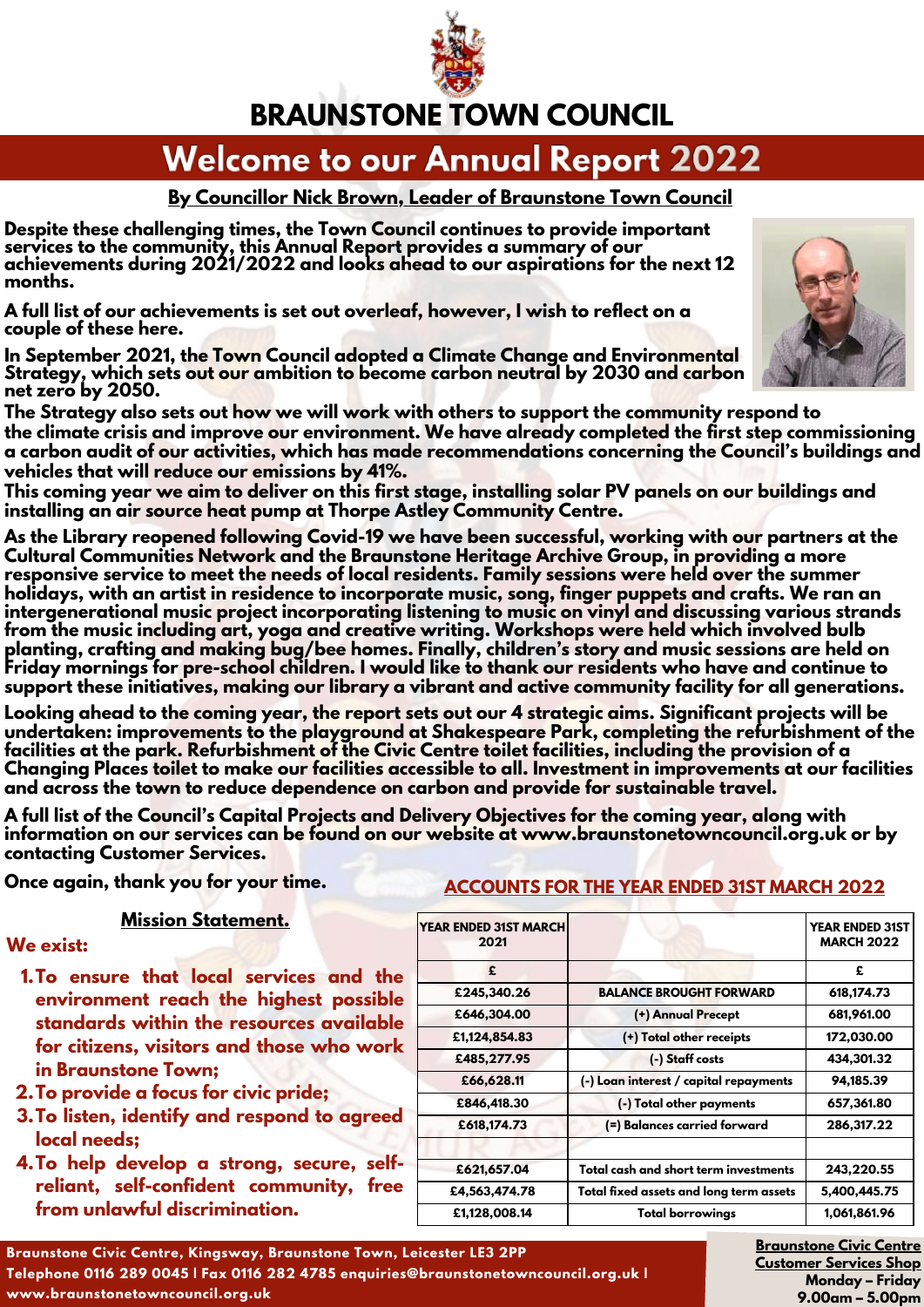### **Achievements (2021/2022)**

**The Council provides a wide range of services together with social and recreational facilities. The Council also promotes the interests of the town in its representation to other bodies. It works in partnership with the larger District Council and County Council to provide and supplement local government services within the town area.**



### **Our Achievements in 2021/2022**

**Shakespeare Park Improvements: Completed both Phase 1, new pavilion and site improvements and Phase 2, refurbishment of tennis courts; of our £1 million investment in improvements to the sporting, recreation and play facilities. The New Pavilion is being utilised by the existing bowling and football clubs.**



**Successfully put the case to stop Blaby considering proposals to split the Parish, avoiding our projects and investments being under threat and ensuring residents don't face the burden of unnecessary tax increases.**

- **Provided £1100 additional funding to community groups to assist with recovery following the Covid-19 pandemic.**
- **GRANTS**
- **Launched an additional grant fund for community groups to assist with the establishment of new groups where there are gaps in community provision, in order to support community activity and social inclusion.**



**Implemented new arrangements for hirers of our community facilities; including a simplified pricing framework, reducing the minimum booking time for regular hirers and discount schemes for regular hirers and hirers of multiple rooms.**

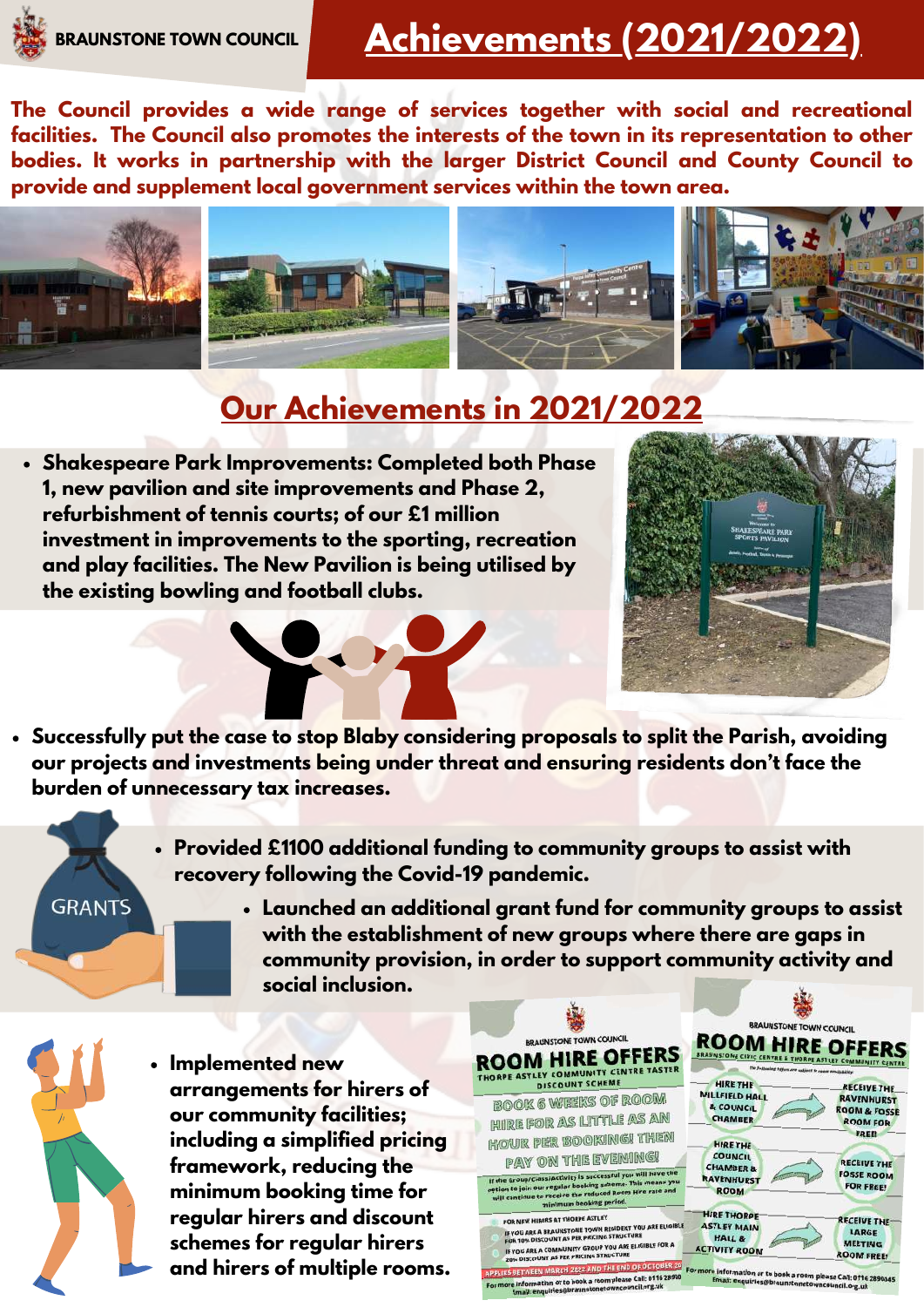## **Achievements (2021/2022)**



- **Adopted a Climate Change & Environmental Strategy setting out how the Council will achieve Carbon Neutrality by 2030 and net zero by 2050; the strategy also sets a framework for the Council to work with its partners to support residents and businesses in the Town make changes towards a less carbon dependent future.**
- **Made a partnership agreement with the Braunstone Heritage Archive Group to support and enhance services provided through the Library.**
- **Worked with the Trustees of Drummond to develop proposals for a new public park and recreation space utilising unused land off Meridian Way; providing for supporting the environment and biodiversity, screening Thorpe Astley from the new road and air pollution, while providing a new amenity space for recreation, plan and exercise.**



- **Commissioned a Carbon Audit, which has made recommendations on actions the Council can take to become Carbon Neutral by 2030 and have developed a Carbon Action Plan, including commencing preparations, including surveys, for it's implementation.**
- **Wild flower areas planted throughout the town along with planting of trees.**
- **Successfully applied for a grant to central government through Blaby District Council for a Changing Places Toilet to be installed at Braunstone Civic Centre as part of forthcoming building refurbishment.**
- **A year-long community project in the Braunstone Town Library encouraged community participation and engagement and reduced isolation of vulnerable residents.**

**Art, Nature and Music workshops were organised along with engagement sessions with the public.** 



**Over seven community volunteers came forward to restart the weekly Coffee Morning and Storytime sessions in the library.** 



#### **Your Views**

**Throughout the year we undertake a range of consultations and surveys to ascertain the views of residents on major projects, such as our improvement proposals, other priorities and services and also to help us to articulate the needs and aspirations of the community. We have a dedicated Consultation page on our website (found under Town Council).**